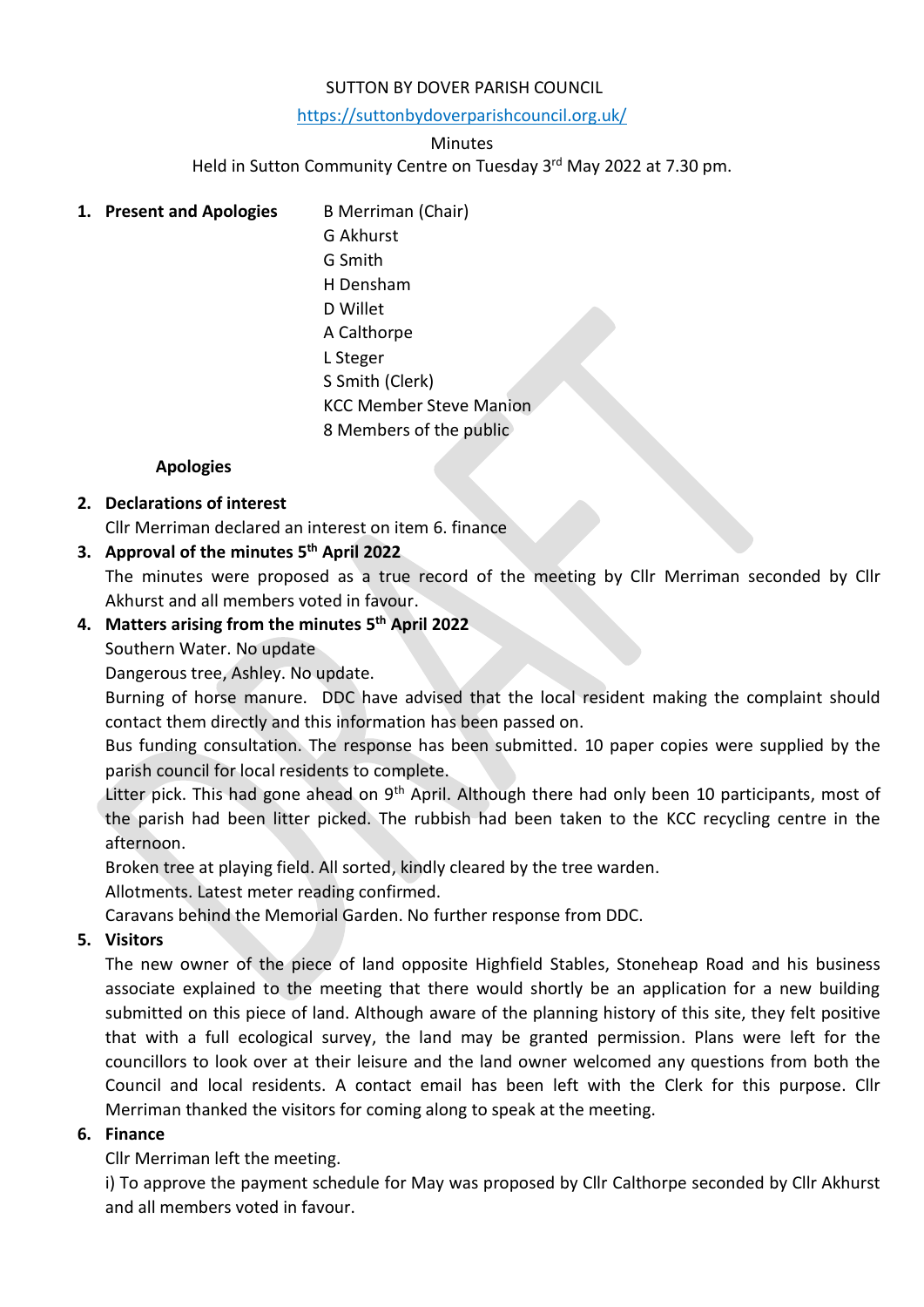| Chq No.                               |                            |                     |         |         |
|---------------------------------------|----------------------------|---------------------|---------|---------|
| 001491 Clerk                          | April wages                |                     |         | £367.50 |
| 001492 Clerk                          | April ex                   | Onedrive            | £13.68  |         |
|                                       |                            | Hall heating £ 4.00 |         |         |
|                                       |                            | Paper               | £ 4.00  | £ 21.68 |
| 001493 KALC                           | <b>Annual Subscription</b> |                     | £346.49 |         |
| 001494 B Merriman                     | Litter pick expenses       |                     | £ 23.25 |         |
| Cllr Marriman raturned to the meeting |                            |                     |         |         |

Cllr Merriman returned to the meeting.

ii) Received DDC advice of £13,149.00 precept payment. Noted

## **7. Audit timetable**

The year end accounts are all on schedule to meet the timetable set out by the external auditors. Accounts to be approved at the June meeting.

## **8. Insurance**

The Council's policy is in the third year of a fixed rate contract. To renew the insurance at a premium of £420.64 was proposed by Cllr Akhurst seconded by Cllr Willet and all members voted in favour.

## **9. Website**

In order to comply with accessibility regulations and for the latest safety and security features, it was agreed to upgrade the website to the new NetWise V2 theme at a one-off fee of £199. This was proposed by Cllr Willet seconded by Cllr Smith and all members voted in favour.

## **10. Annual Review of Documents**

i) Asset Register. Updated to include the value of the defibrillator, battery, pads, new laptop and printer making total assets of £40,209 and a correction was made to the style of gates recorded.

- ii) Standing Orders. No comment.
- iii) Code of Conduct. No comment.
- iv) Financial regulations. No comment.
- v) Risk assessment. Covid clause Briefly discussed, no alteration deemed necessary.

vi) Maintenance of physical asset. Cllr Merriman kindly offered to do another inspection in August. Councillors agreed to accept all documents.

# **11. Local Community**

i) Verge bollards opposite Canton. Highways have confirmed receipt of the application. A query is outstanding on the site plan required.

ii) New light in Downs Road update. Cllr Manion took this up with KCC and the query was passed on to DDC which Cllr Manion also followed up to add his support to. No further communication from DDC has been received.

# **12. APM**

Meeting booked for Tuesday 31<sup>st</sup> May 2022 in Sutton Parish Community Centre at 7.30pm. It was agreed to invite local organisations to give a brief verbal or written report. To include representatives from the Community Centre, Sutton Church, John Foche Charity, Chocksgoaway and the local PCSO. Clerk to action.

Cllr Calthorpe kindly agreed to provide refreshments. To spend up to £50 was proposed by Cllr Merriman seconded by Cllr Steger and all members voted in favour. The date of the APM has been advertised on the website, Rural Roundup and a notice of the event will go up in the notice boards. Clerk to action. Cllrs to pass on information about the event to local residents. Cllr Calthorpe offered to add the event to the parish Facebook page.

# **13. Local Planning**

For consideration by Councillors: i) DOV/22/00395 The Franklin , Roman Road, East Studdal, CT15 5FJ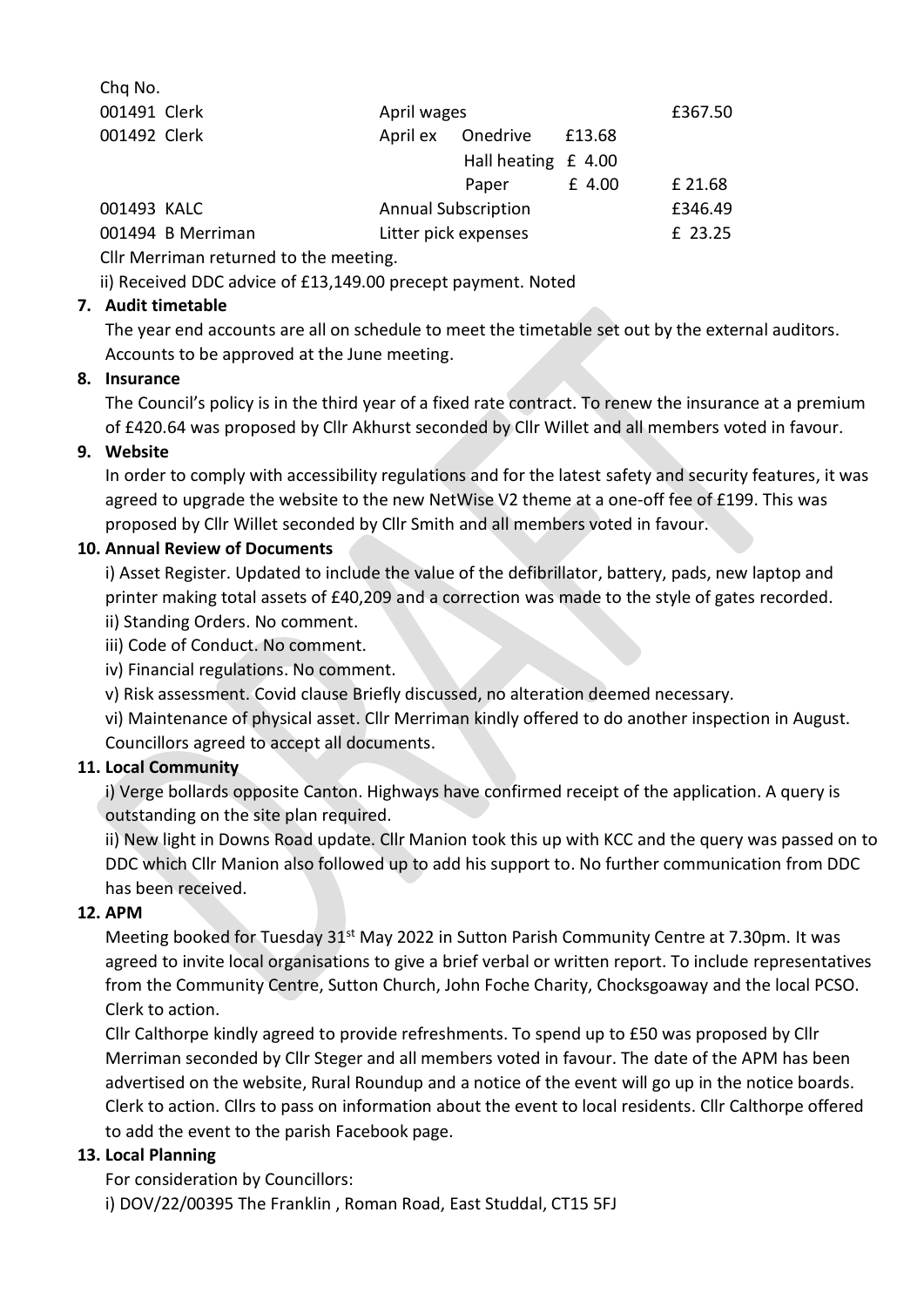Change of use of land to garden land and the erection of detached annexe for ancillary use. A representative for the water and heating supplier at the existing property explained to the Council that the current arrangement for the supply of heating and mains water will not stretch to another property on this site and requested that a note be made that a new water main would need to be installed to service the proposed property.

The Council decided to object to the application for the following reasons:

1. It is not within the village confines.

2. It is a large stand-alone building which from the plans appears that it could become a separate plot rather than an annex to the existing building.

3. The proposed property is not on mains drainage as stated in the application.

4. The Council has been made aware that the current arrangement for the supply of heating and mains water will not stretch to another property on this site. A new water main would need to be installed to service the proposed property. This response was proposed by Cllr Merriman seconded by Cllr Willet and all members voted in favour. Clerk to submit response to DDC Planning. Noted.

i) DOV/22/00288 Newlands Farm Stoneheap Road East Studdal CT15 5BU

Variation of Condition 10 (foul sewage) of planning permission DOV/19/01473 to allow amendments (application under Section 73) (erection of 3no. detached dwellings with associated parking and a single detached garage for existing property (existing 7no. barns to be demolished) DDC Granted permission

## **14. Report from DDC/KCC**

KCC Member Steve Manion reported on the following:

Operation Brock.

Electric van trials for businesses are now available.

The Job Fair in Dover is being supported by DDC

KCC has a dedicated website for Ukrainian refugees

A query arose as to whether KCC has any say in the proposed closure of the M2 in both directions over weekends in May. Cllr Manion assured the meeting that he had heard the motorway would not be closed when Operation Brock is on.

# **15. Playing field**

i) Youth shelter. Cllr Willet has purchased the paint for the shelter and concrete base of the picnic table.

ii) Picnic table bolt covers. It was agreed to see what Rospa says about the bolt covers.

# **16. Allotments**

i) Discuss grant funding application. Cllr Steger had circulated an email to allotment holders to explain the amount of grant that can be applied for and to ask for suggestions of any equipment etc required. The application process was explained to the members. Quotes and estimates would be needed before an application could be submitted. The application approval could take up to 3 months and the allotment site may be visited to check the application details. There is no cut-off date as the funding is available all year round. Ideas put forward so far for possible funding requests are new compost bins, repairs to the entrance gate, improved water supply, installation of a pond and compost toilet. It was noted that before any new property was acquired by the Council, liability issues would need to be considered. All ideas to be brought to the June meeting for further discussion.

The waiting list consisting of 3 people was briefly discussed. It would appear that other councils have considered halving the size of plots or buying/renting extra land for new plots. It was clarified that only allotments returned for reallocation would be split, not existing ones. To be discussed again at the June meeting.